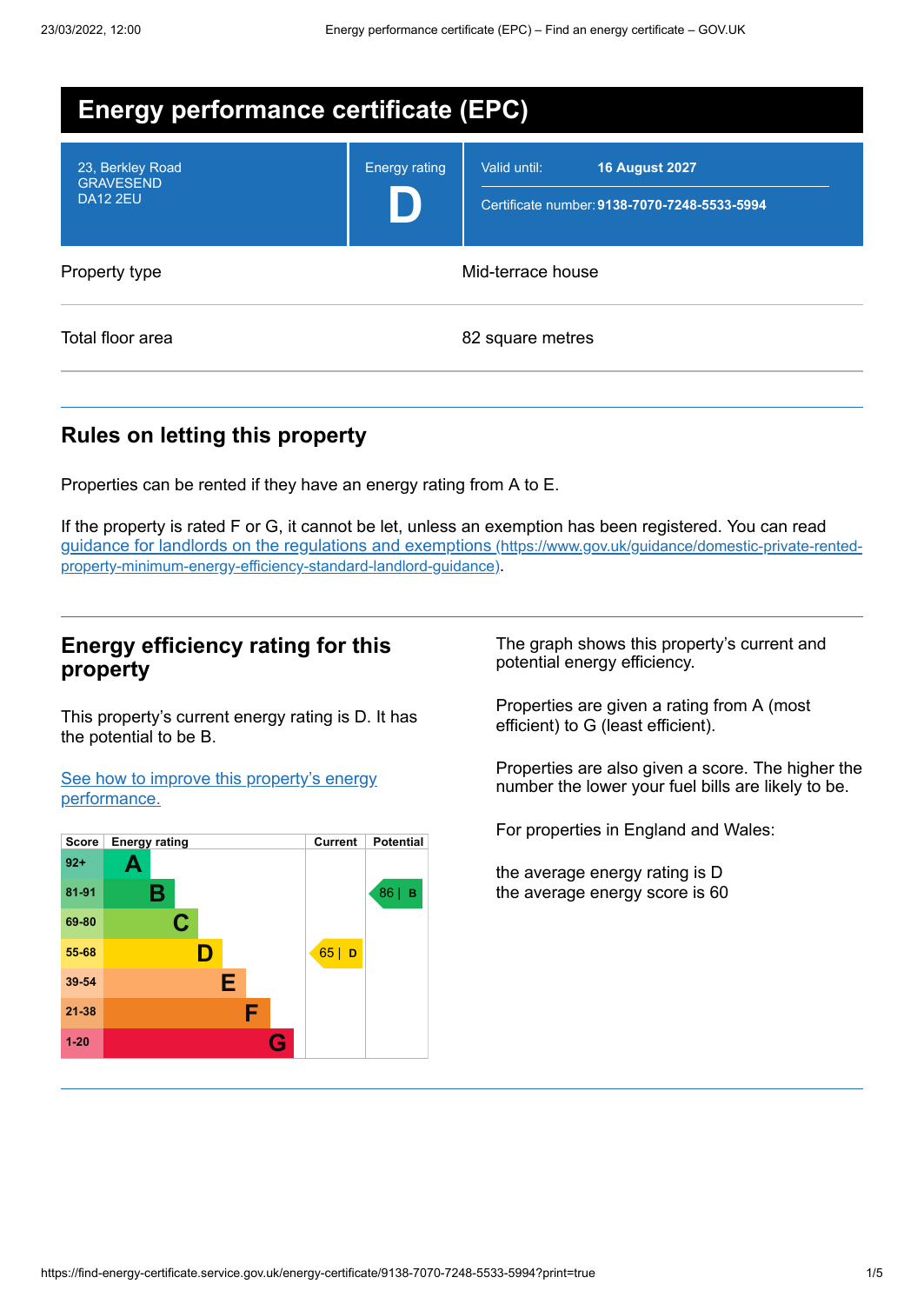## **Breakdown of property's energy performance**

This section shows the energy performance for features of this property. The assessment does not consider the condition of a feature and how well it is working.

Each feature is assessed as one of the following:

- very good (most efficient)
- good
- average
- poor
- very poor (least efficient)

When the description says "assumed", it means that the feature could not be inspected and an assumption has been made based on the property's age and type.

| <b>Feature</b>       | <b>Description</b>                             | Rating    |
|----------------------|------------------------------------------------|-----------|
| Wall                 | Solid brick, as built, no insulation (assumed) | Very poor |
| Roof                 | Pitched, 100 mm loft insulation                | Average   |
| Window               | Fully double glazed                            | Good      |
| Main heating         | Boiler and radiators, mains gas                | Good      |
| Main heating control | Programmer, room thermostat and TRVs           | Good      |
| Hot water            | From main system                               | Good      |
| Lighting             | Low energy lighting in 35% of fixed outlets    | Average   |
| Floor                | Suspended, no insulation (assumed)             | N/A       |
| Secondary heating    | None                                           | N/A       |

#### **Primary energy use**

The primary energy use for this property per year is 241 kilowatt hours per square metre (kWh/m2).

| <b>Environmental impact of this</b><br>property                                                        |                             | This property produces                                                                                                                                        | 3.5 tonnes of CO2 |
|--------------------------------------------------------------------------------------------------------|-----------------------------|---------------------------------------------------------------------------------------------------------------------------------------------------------------|-------------------|
| This property's current environmental impact<br>rating is D. It has the potential to be B.             |                             | This property's potential<br>production                                                                                                                       | 1.2 tonnes of CO2 |
| Properties are rated in a scale from A to G<br>based on how much carbon dioxide (CO2) they<br>produce. |                             | By making the recommended changes, you<br>could reduce this property's CO2 emissions by<br>2.3 tonnes per year. This will help to protect the<br>environment. |                   |
| Properties with an A rating produce less CO2                                                           |                             |                                                                                                                                                               |                   |
| than G rated properties.<br>An average household                                                       | 6 tonnes of CO <sub>2</sub> | Environmental impact ratings are based on<br>assumptions about average occupancy and<br>energy use. They may not reflect how energy is                        |                   |
| produces                                                                                               |                             | consumed by the people living at the property.                                                                                                                |                   |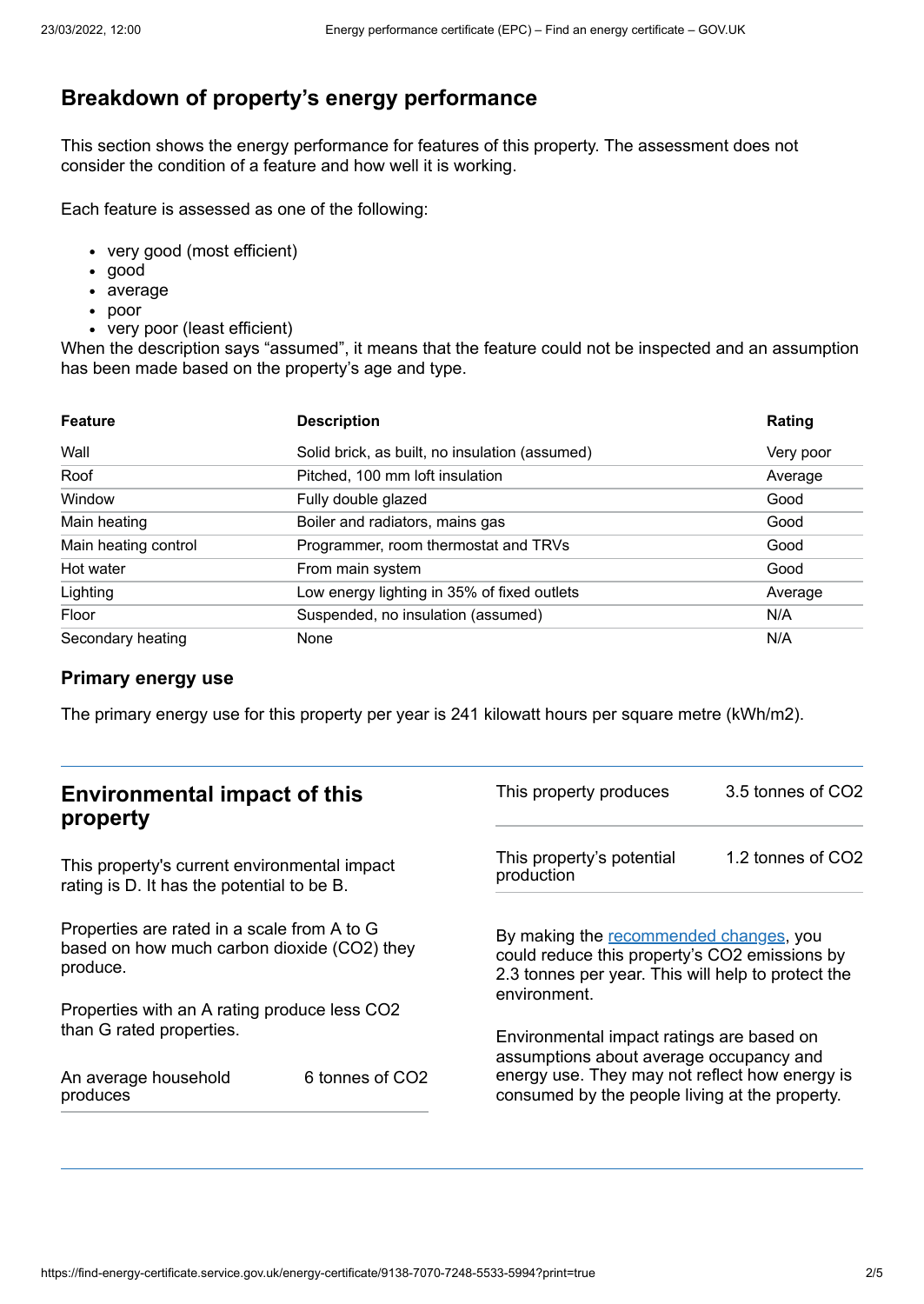## <span id="page-2-0"></span>**How to improve this property's energy performance**

Making any of the recommended changes will improve this property's energy efficiency.

If you make all of the recommended changes, this will improve the property's energy rating and score from D (65) to B (86).

| <b>Recommendation</b>                   | <b>Typical installation cost</b> | <b>Typical yearly saving</b> |
|-----------------------------------------|----------------------------------|------------------------------|
| 1. Internal or external wall insulation | £4.000 - £14.000                 | £168                         |
| 2. Floor insulation (suspended floor)   | £800 - £1,200                    | £30                          |
| 3. Low energy lighting                  | £65                              | £31                          |
| 4. Solar water heating                  | £4.000 - £6.000                  | £34                          |
| 5. Solar photovoltaic panels            | £5,000 - £8,000                  | £297                         |

#### **Paying for energy improvements**

Find energy grants and ways to save energy in your home. [\(https://www.gov.uk/improve-energy-efficiency\)](https://www.gov.uk/improve-energy-efficiency)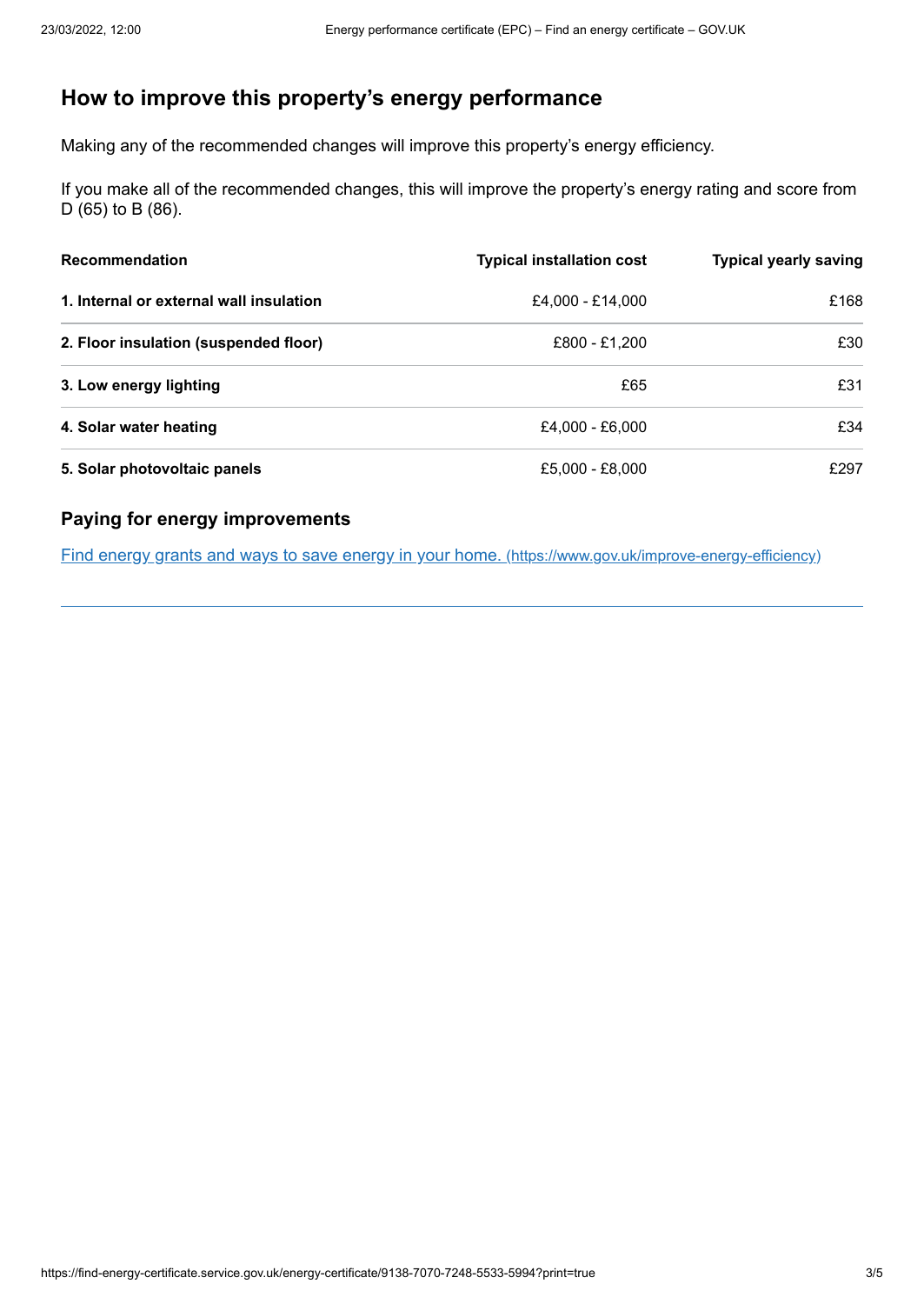#### **Estimated energy use and potential savings**

| Estimated yearly energy<br>cost for this property | £795 |
|---------------------------------------------------|------|
| Potential saving                                  | £265 |

The estimated cost shows how much the average household would spend in this property for heating, lighting and hot water. It is not based on how energy is used by the people living at the property.

The estimated saving is based on making all of the [recommendations](#page-2-0) in how to improve this property's energy performance.

For advice on how to reduce your energy bills visit Simple Energy Advice [\(https://www.simpleenergyadvice.org.uk/\)](https://www.simpleenergyadvice.org.uk/).

#### **Heating use in this property**

Heating a property usually makes up the majority of energy costs.

#### **Estimated energy used to heat this property**

| Space heating | 10718 kWh per year |
|---------------|--------------------|
| Water heating | 2127 kWh per year  |

#### Potential energy savings by installing insulation

| Type of insulation | Amount of energy saved |
|--------------------|------------------------|
| Loft insulation    | 385 kWh per year       |
|                    |                        |

**Solid wall insulation** 3771 kWh per year

You might be able to receive Renewable Heat Incentive payments [\(https://www.gov.uk/domestic](https://www.gov.uk/domestic-renewable-heat-incentive)renewable-heat-incentive). This will help to reduce carbon emissions by replacing your existing heating system with one that generates renewable heat. The estimated energy required for space and water heating will form the basis of the payments.